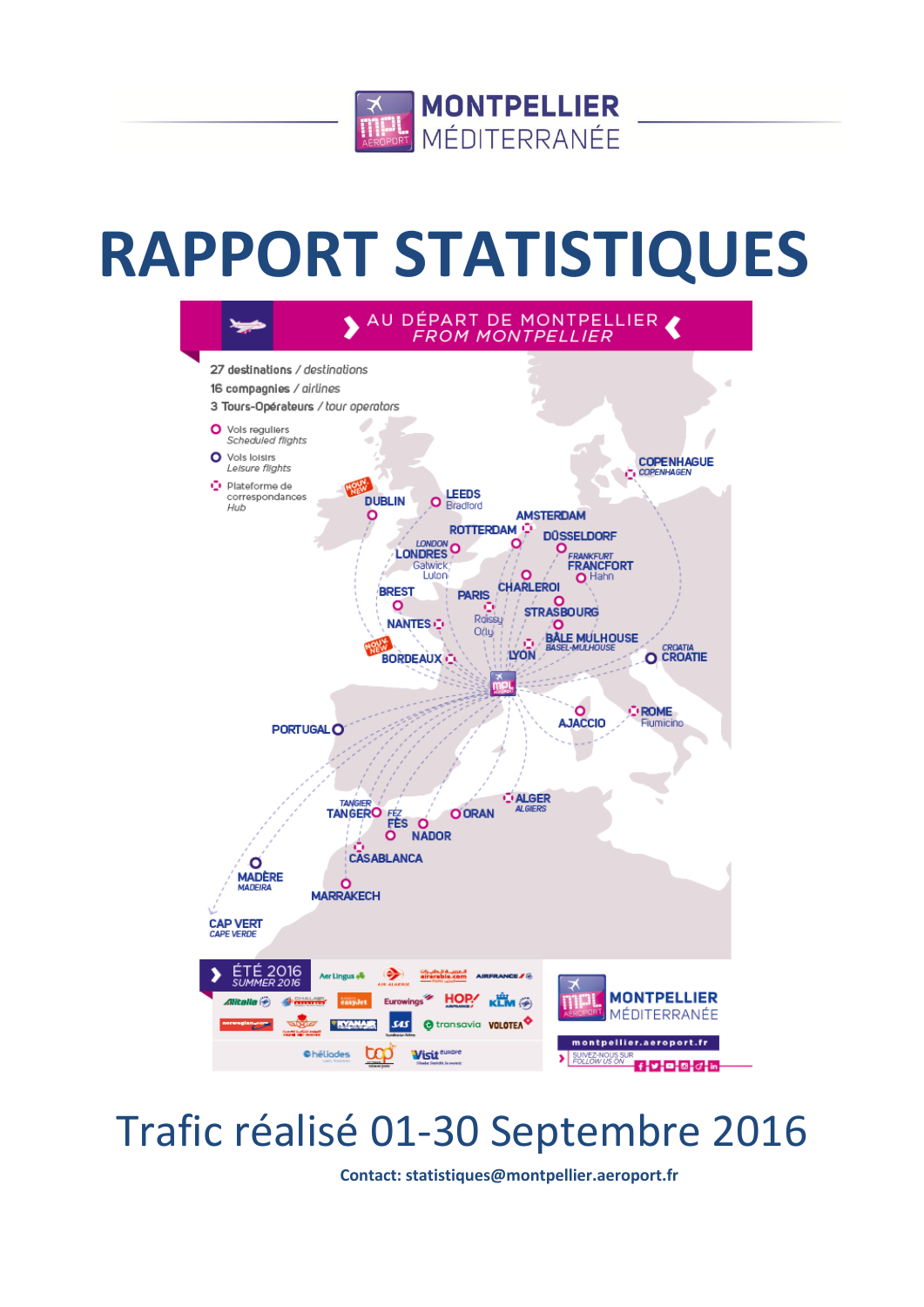## **TRAFIC COMMERCIAL**

|                             |         | Mois de : SEPTEMBRE |           | Cumul jusqu'au mois de : SEPTEMBRE |           |           |  |
|-----------------------------|---------|---------------------|-----------|------------------------------------|-----------|-----------|--|
|                             | 2016    | 2015                | Variation | 2016                               | 2015      | Variation |  |
| <b>Passagers:</b>           | 151 509 | 144 083             | 5,15%     | 1 276 296                          | 1 150 031 | 10,98%    |  |
| <b>LOCAUX :</b>             | 151 441 | 144 017             | 5,15%     | 1 275 048                          | 1 148 687 | 11,00%    |  |
| <b>NATIONAUX</b>            | 89 469  | 91 594              | $-2,32%$  | 778 087                            | 764 951   | 1,72%     |  |
| <b>Réguliers</b>            | 88 980  | 90 952              | $-2,17%$  | 771 674                            | 760 381   | 1,49%     |  |
| Non Réguliers               | 489     | 642                 | $-23,83%$ | 6413                               | 4570      | 40,33%    |  |
| <b>EUROPEENS</b>            | 44 404  | 40 604              | 9,36%     | 365 522                            | 311 070   | 17,50%    |  |
| Réguliers                   | 44 384  | 39 145              | 13,38%    | 360 809                            | 305 791   | 17,99%    |  |
| Non Réguliers               | 20      | 1 459               | $-98,63%$ | 4 7 1 3                            | 5 2 7 9   | $-10,72%$ |  |
| <b>INTERNATIONAUX</b>       | 17568   | 11819               | 48,64%    | 131 439                            | 72 666    | 80,88%    |  |
| <b>Réguliers</b>            | 17 562  | 11 769              | 49,22%    | 131 398                            | 72 589    | 81,02%    |  |
| Non Réguliers               | 6       | 50                  | $-88,00%$ | 41                                 | 77        | $-46,75%$ |  |
|                             |         |                     |           |                                    |           |           |  |
| <b>TRANSITS (ARRIVEES):</b> | 68      | 66                  | 3,03%     | 1 248                              | 1 344     | $-7,14%$  |  |

 $\Box$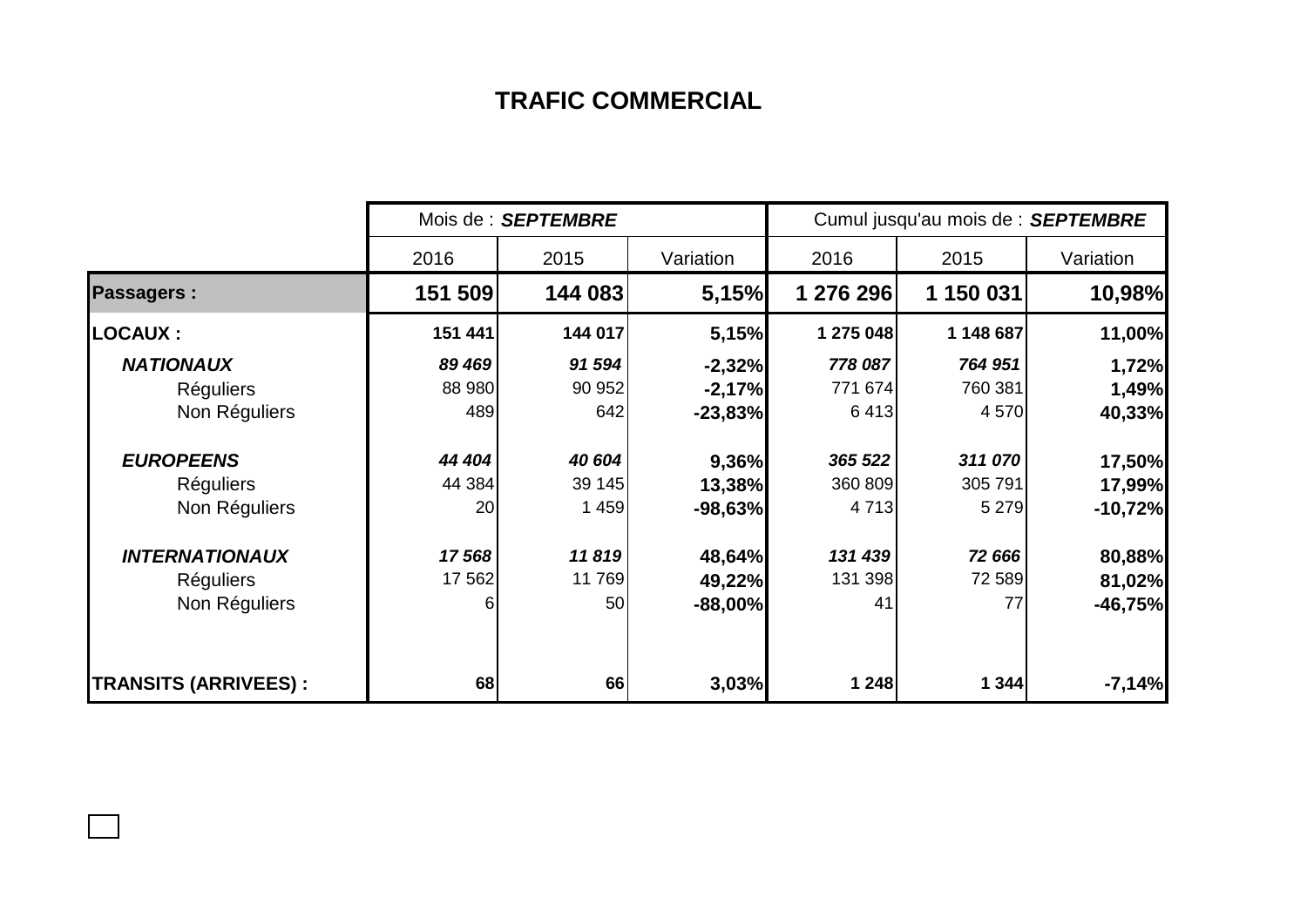#### **à fin SEPTEMBRE 2016 Comparatif Trafic Par Compagnies - 2016/15 Vols Réguliers et Non Réguliers**

|                                                                     | septembre       |                    | <b>TOTAL</b><br>Variation                            |                   |                    | Variation                                            |
|---------------------------------------------------------------------|-----------------|--------------------|------------------------------------------------------|-------------------|--------------------|------------------------------------------------------|
|                                                                     | 2015            | 2016               | 2016/15                                              | 2015              | 2016               | 2016/15                                              |
|                                                                     |                 |                    |                                                      |                   |                    |                                                      |
| <b>REGULIERS</b>                                                    |                 |                    |                                                      |                   |                    |                                                      |
| <b>AER LINGUS</b>                                                   |                 | 996                | 100,00%                                              |                   | 9953               | 100,00%                                              |
| <b>AIR ALGERIE</b>                                                  | 955             | 1984               | 107,75%                                              | 4 4 6 1           | 9769               | 118,99%                                              |
| AIR ARABIA MAROC<br><b>AIR FRANCE</b>                               | 10814<br>73 656 | 13 442<br>71 584   | 24,30%<br>$-2,81%$                                   | 68 128<br>622 764 | 102 175<br>627 514 | 49,98%<br>0,76%                                      |
| <b>ALITALIA</b>                                                     | 1744            | 2 0 2 3            | 16,00%                                               | 12 921            | 17 025             | 31,76%                                               |
| CHALAIR                                                             |                 | 659                | 100,00%                                              |                   | 4 2 7 1            | 100,00%                                              |
| <b>EASYJET</b>                                                      | 12 5 8 7        | 14 736             | 17,07%                                               | 116 673           | 126 498            | 8,42%                                                |
| <b>EASYJET SWITZERLAND</b>                                          | 2 2 8 4         | 2 6 4 7            | 15,89%                                               | 27 528            | 28 932             | 5,10%                                                |
| <b>EUROPE AIRPOST</b><br>(PAX EQUIPAGE)                             |                 |                    | $\overline{\phantom{a}}$                             |                   |                    | $\ddot{\phantom{1}}$                                 |
| <b>EUROWINGS</b>                                                    |                 | 248                | 100,00%                                              |                   | 2 4 2 6            | 100,00%                                              |
| <b>GERMANWINGS</b>                                                  | 353             |                    | $-100,00%$                                           | 2637              |                    | $-100,00%$                                           |
| HOP!                                                                | 8 3 4 4         | 7 3 5 4            | $-11,86%$                                            | 66 400            | 66 851             | 0,68%                                                |
| <b>KLM ROYAL DUTCH AIRLINES</b>                                     | 4511            | 6 3 2 4            | 40,19%                                               | 19 999            | 50 820             | 154,11%                                              |
| <b>LUFTHANSA</b><br><b>NORWEGIAN</b>                                | 1027            |                    | $-100,00%$                                           | 6753<br>5 1 0 1   |                    | $-100,00%$                                           |
| <b>ROYAL AIR MAROC</b>                                              |                 | 2 6 9 9<br>2 1 3 6 | 100,00%<br>100,00%                                   |                   | 14 515<br>19 4 54  | 184,55%<br>100,00%                                   |
| <b>RYANAIR</b>                                                      | 13 530          | 12 005             | $-11,27%$                                            | 91 874            | 88 571             | $-3,60%$                                             |
| <b>SCANDINAVIAN AIRLINES SYSTEM</b>                                 |                 |                    | $\overline{\phantom{a}}$                             | 2 4 4 4           | 2 0 4 4            | $-16,37%$                                            |
| TRANSAVIA                                                           | 3 1 0 9         | 2706               | $-12,96%$                                            | 19861             | 20 025             | 0,83%                                                |
| <b>VOLOTEA</b>                                                      | 8952            | 9 3 8 3            | 4,81%                                                | 71 217            | 73 036             | 2,55%                                                |
| <b>WEST AIR SWEDEN</b> (PAX EQUIPAGE)                               |                 |                    |                                                      |                   | $\overline{2}$     | 100,00%                                              |
|                                                                     |                 |                    |                                                      |                   |                    |                                                      |
|                                                                     |                 |                    |                                                      |                   |                    |                                                      |
| NON REGULIERS                                                       |                 |                    | $\ddotsc$                                            |                   |                    | $\ddotsc$                                            |
| <b>AER LINGUS</b><br><b>AIGLE AZUR</b>                              |                 |                    | $\ddot{\phantom{a}}$                                 |                   |                    | $\ddot{\phantom{a}}$                                 |
| <b>AIR ALGERIE</b>                                                  |                 |                    | $\ddot{\phantom{a}}$                                 |                   |                    | $\overline{\phantom{a}}$                             |
| AIR ARABIA MAROC                                                    |                 |                    | $\overline{\phantom{a}}$<br>$\overline{a}$           |                   |                    | $\overline{\phantom{a}}$                             |
| <b>AIR CORSICA</b><br><b>AIR EUROPA</b>                             |                 |                    |                                                      |                   | 542                | 100,00%                                              |
| <b>AIR FRANCE</b>                                                   |                 |                    |                                                      | 653               | 1 0 9 2            | 67,23%                                               |
| AIR MEDITERRANEE                                                    |                 |                    | $\overline{\phantom{a}}$                             | 505               |                    | $-100,00%$                                           |
| <b>AIR NOSTRUM</b><br><b>AIR VALLEE</b>                             |                 |                    | $\overline{\phantom{a}}$<br>$\overline{\phantom{a}}$ |                   |                    | $\overline{\phantom{a}}$<br>$\overline{\phantom{a}}$ |
| <b>AIRLINAIR</b>                                                    |                 |                    | $\ddot{\phantom{a}}$                                 |                   |                    | $\ddot{\phantom{a}}$                                 |
| <b>ALITALIA</b>                                                     |                 |                    | $\ddot{\phantom{a}}$                                 |                   | 977                | 100,00%                                              |
| <b>ATLANTIQUE AIR ASSISTANCE</b><br><b>AVIATION DEFENSE SERVICE</b> |                 |                    | $\overline{\phantom{a}}$<br>$\overline{\phantom{a}}$ | 17                |                    | $-100,00%$                                           |
| <b>BRIT AIR</b>                                                     |                 |                    |                                                      |                   |                    |                                                      |
| <b>CHALAIR</b>                                                      |                 |                    | $\overline{\phantom{a}}$                             |                   | 80                 | 100,00%                                              |
| <b>DENIM AIR</b><br><b>EASTERN AIRWAYS</b>                          |                 |                    | $\overline{\phantom{a}}$<br>$\overline{\phantom{a}}$ | 70                |                    | $\overline{\phantom{a}}$<br>$-100,00%$               |
| <b>EASYJET</b>                                                      |                 |                    |                                                      | 2                 | 375                | 18650,00%                                            |
| <b>EASYJET SWITZERLAND</b>                                          |                 |                    | $\ddot{\phantom{a}}$                                 |                   |                    |                                                      |
| <b>EUROPE AIRPOST</b>                                               |                 |                    | $\overline{\phantom{a}}$<br>$\sim$                   | 157               |                    | $-100,00%$                                           |
| <b>EUROWINGS</b><br><b>GERMANWINGS</b>                              |                 |                    |                                                      |                   |                    |                                                      |
| HOP!                                                                | 222             |                    | $-100,00%$                                           | 1 1 2 9           | 435                | $-61,47%$                                            |
| <b>KLM ROYAL DUTCH AIRLINES</b>                                     |                 |                    | $\overline{\phantom{a}}$                             | 71                |                    | $-100,00%$                                           |
| LUFTHANSA<br>NETJETS TRANSPORTES AEREOS                             | 26              | 9                  | $\sim$<br>$-65,38%$                                  | 34<br>169         | 130                | $-100,00%$<br>$-23,08%$                              |
| <b>NORWEGIAN</b>                                                    |                 |                    |                                                      |                   |                    |                                                      |
| PAN EUROPEAN AIR SERVICE                                            | 25              |                    | $-100,00%$                                           | 44                | 13                 | $-70,45%$                                            |
| REGIONAL Cie Européenne<br><b>ROYAL AIR MAROC</b>                   |                 |                    | $\overline{\phantom{a}}$                             |                   |                    |                                                      |
| <b>RYANAIR</b>                                                      |                 |                    |                                                      | 1 0 6 0           | 749                | $-29,34%$                                            |
| <b>SATA INTERNACIONAL</b>                                           |                 |                    | $\overline{\phantom{a}}$                             |                   |                    | $\overline{\phantom{a}}$                             |
| <b>SCANDINAVIAN AIRLINES SYSTEM</b><br><b>SKY BRIDGE AIR</b>        |                 |                    | $\overline{\phantom{a}}$                             |                   |                    | $\overline{\phantom{a}}$                             |
| <b>SUN AIR OF SCANDINAVIA</b>                                       | 79              | 64                 | $-18,99%$                                            | 398               | 623                | 56,53%                                               |
| TRANSAVIA                                                           | 377             |                    | .100,00%                                             | 576               |                    | 100,00%                                              |
| <b>TRAVEL SERVICE AIRLINES</b>                                      | 150             |                    | $-100,00%$                                           | 502               | 965                | 92,23%                                               |
| <b>TUNISAIR</b><br><b>TWIN JET</b>                                  |                 |                    |                                                      | 7                 | 52                 | 642,86%                                              |
| <b>VIP WINGS</b>                                                    |                 |                    | $\overline{\phantom{a}}$                             |                   |                    |                                                      |
| <b>VLM AIRLINES</b>                                                 |                 |                    | $\overline{\phantom{a}}$                             |                   |                    |                                                      |
| <b>VOLOTEA</b><br><b>WEST AIR SWEDEN</b>                            |                 |                    | $\overline{\phantom{a}}$<br>                         | 156               | 268                | 71,79%                                               |
| <b>XL AIRWAYS</b>                                                   |                 |                    | Ξ.                                                   | 286               |                    | -100,00%                                             |
|                                                                     |                 |                    |                                                      |                   |                    |                                                      |
|                                                                     |                 |                    |                                                      |                   |                    |                                                      |
|                                                                     |                 |                    |                                                      |                   |                    |                                                      |
| <b>Autres Compagnies</b>                                            | 1 2 7 2         | 442                | $-65.25%$                                            | 4 0 9 0           | 4866               | 18,97%                                               |
|                                                                     |                 |                    |                                                      |                   |                    |                                                      |
| <b>TOTAL REGULIERS</b>                                              | 141 866         | 150 926            | 6,39%                                                | 1 138 761         | 1 263 881          | 10,99%                                               |
|                                                                     |                 |                    |                                                      |                   |                    |                                                      |
| <b>TOTAL NON REGULIERS</b>                                          | 2 1 5 1         | 515                | $-76,06%$                                            | 9926              | 11 167             | 12,50%                                               |
|                                                                     |                 |                    |                                                      |                   |                    |                                                      |
| <b>TOTAL GENERAL</b>                                                | 144 017         | 151 441            | 5,15%                                                | 1 148 687         | 1 275 048          | 11,00%                                               |

*COMPAGNIES AYANT DES VOLS REGULIERS ET NON REGULIERS*

| <b>TOTAL AER LINGUS</b>            |          | 996     | 100,00%    |         | 9953    | 100,00%    |
|------------------------------------|----------|---------|------------|---------|---------|------------|
| TOTAL AIR ALGERIE                  | 955      | 1984    | 107,75%    | 4 4 6 1 | 9769    | 118,99%    |
| TOTAL AIR ARABIA MAROC             | 10814    | 13 4 42 | 24,30%     | 68 128  | 102 175 | 49,98%     |
| <b>TOTAL AIR FRANCE</b>            | 73 656   | 71 584  | $-2,81%$   | 623 417 | 628 606 | 0,83%      |
| <b>TOTAL ALITALIA</b>              | 1744     | 2 0 2 3 | 16,00%     | 12 9 21 | 18 002  | 39,32%     |
| <b>TOTAL CHALAIR</b>               |          | 659     | 100.00%    |         | 4 3 5 1 | 100,00%    |
| <b>TOTAL EASYJET</b>               | 12 5 8 7 | 14 736  | 17,07%     | 116 675 | 126 873 | 8,74%      |
| TOTAL EASYJET SWITZERLAND          | 2 2 8 4  | 2 6 4 7 | 15,89%     | 27 528  | 28 9 32 | 5,10%      |
| <b>TOTAL EUROWINGS</b>             |          | 248     | 100,00%    |         | 2 4 2 6 | 100,00%    |
| <b>TOTAL GERMANWINGS</b>           | 353      |         | $-100,00%$ | 2637    |         | $-100,00%$ |
| TOTAL HOP!                         | 8566     | 7 3 5 4 | $-14,15%$  | 67 529  | 67 286  | $-0.36%$   |
| TOTAL KLM ROYAL DUTCH AIRLINES     | 4511     | 6 3 2 4 | 40,19%     | 20 070  | 50 820  | 153,21%    |
| TOTAL LUFTHANSA                    | 1027     |         | $-100,00%$ | 6787    |         | $-100,00%$ |
| <b>TOTAL NORWEGIAN</b>             |          | 2699    | 100,00%    | 5 1 0 1 | 14 5 15 | 184,55%    |
| TOTAL ROYAL AIR MAROC              |          | 2 1 3 6 | 100,00%    |         | 19 4 54 | 100.00%    |
| <b>TOTAL RYANAIR</b>               | 13 530   | 12 005  | $-11,27%$  | 92 934  | 89 320  | $-3,89%$   |
| TOTAL SCANDINAVIAN AIRLINES SYSTEM |          |         | --         | 2 4 4 4 | 2 0 4 4 | $-16,37%$  |
| <b>TOTAL TRANSAVIA</b>             | 3 4 8 6  | 2706    | $-22,38%$  | 20 437  | 20 0 25 | $-2,02%$   |
| <b>TOTAL VOLOTEA</b>               | 8952     | 9 3 8 3 | 4,81%      | 71 373  | 73 304  | 2,71%      |
|                                    |          |         |            |         |         |            |
|                                    |          |         |            |         |         |            |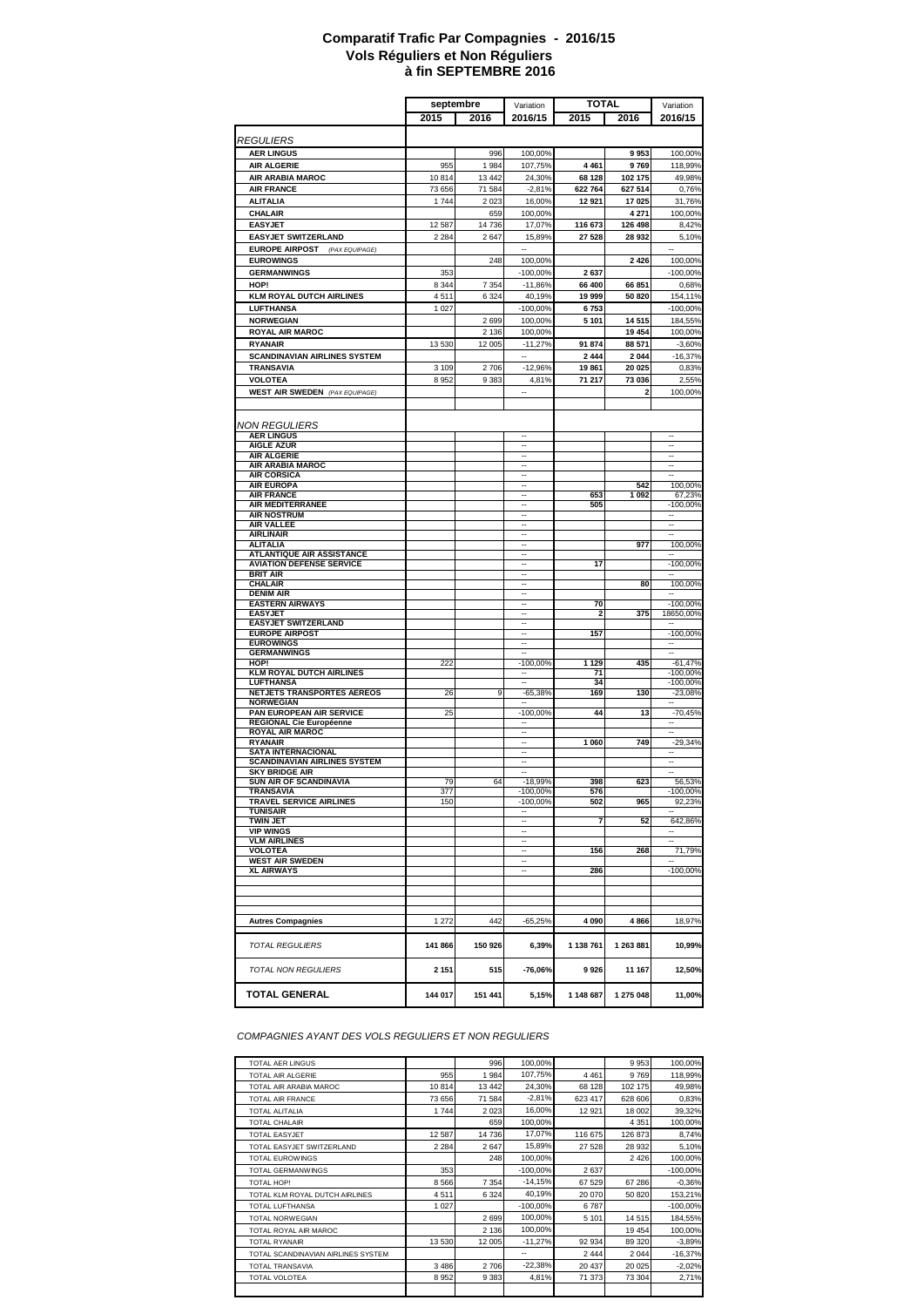### **COMPARATIF TRAFIC PAR DESTINATIONS ET NATIONALITES - 2016/15 à fin SEPTEMBRE 2016**

|                                                                | septembre        |                    | Variation                |                    | <b>TOTAL</b>      |                                      |
|----------------------------------------------------------------|------------------|--------------------|--------------------------|--------------------|-------------------|--------------------------------------|
| <b>VILLES</b>                                                  | 2015             | 2016               | 2016/15                  | 2015               | 2016              | 2016/15                              |
| <b>PARIS</b>                                                   |                  |                    |                          |                    |                   |                                      |
| <b>PARIS Ch Gaulle</b><br><b>PARIS ORLY OUEST (Air France)</b> | 31 470<br>42 188 | 32 277<br>39 307   | 2,56%<br>$-6,83%$        | 283 260<br>340 541 | 286755<br>342 207 | 1,23%<br>0,49%                       |
| <b>PARIS LE BOURGET</b>                                        | 19               | 8                  | $-57,89%$                | 269                | 196               | $-27.14%$                            |
| <b>PARIS ORLY (Autres)</b>                                     |                  |                    |                          | 267                |                   | $-100,00%$                           |
| <b>TOTAL PARIS</b>                                             | 73 677           | 71 592             | $-2,83%$                 | 624 337            | 629 158           | 0,77%                                |
| <b>NATIONAUX HORS PARIS</b>                                    |                  |                    |                          |                    |                   |                                      |
| <b>AJACCIO</b><br><b>BASTIA</b>                                | 1 2 7 9          | 1 3 3 4            | 4,30%                    | 9049<br>630        | 9 257<br>82       | 2,30%<br>$-86,98%$                   |
| <b>BIARRITZ</b>                                                |                  | 81                 | 100,00%                  |                    | 83                | 1085,71%                             |
| <b>BORDEAUX</b><br><b>BREST</b>                                | 83<br>1 2 3 4    | 743<br>976         | 795,18%<br>$-20,91%$     | 293<br>7 534       | 4967<br>7936      | 1595,22%<br>5,34%                    |
| <b>CAEN</b>                                                    | 62               |                    | $-100,00%$               | 126                | 64                | $-49,21%$                            |
| <b>CHALON VATRY</b><br><b>LILLE</b>                            | 181              |                    | н.<br>$-100,00%$         | 134<br>1 392       | 137<br>1603       | 2,24%<br>15,16%                      |
| <b>LORIENT</b>                                                 | 68               |                    | $-100.00%$               | 128                | 60                | $-53,13%$                            |
| <b>LYON</b><br><b>METZ NANCY</b>                               | 2 2 2 5<br>15    | 62                 | $-97,21%$                | 13588<br>101       | 5863              | -56,85%<br>$-15,84%$                 |
| <b>NANTES</b>                                                  | 10 941           | 61<br>13 635       | 306,67%<br>24,62%        | 91 096             | 85<br>108 966     | 19,62%                               |
| <b>NICE</b>                                                    | 74               | 64                 | $-13,51%$                | 140                | 133               | $-5,00%$                             |
| <b>PAU</b><br><b>RENNES</b>                                    |                  |                    | $\sim$<br>н.             | 97<br>142          | 208               | $-100,00%$<br>46,48%                 |
| <b>ST BRIEUC</b>                                               |                  | 76                 | 100,00%                  | 70                 | 136               | 94,29%                               |
| <b>STRASBOURG</b>                                              | 1617             | 809                | -49,97%                  | 15 125             | 8312              | $-45,04%$                            |
|                                                                |                  |                    |                          |                    |                   |                                      |
| <b>Autres Charters Nat.</b>                                    | 138              | 36                 | $-73,91%$                | 962                | 1 0 3 7           | 7,80%                                |
| <b>TOTAL NATIONAUX HORS PARIS</b>                              | 17917            | 17877              | $-0,22%$                 | 140 614            | 148 929           | 5,91%                                |
|                                                                |                  |                    |                          |                    |                   |                                      |
| <b>TOTAL NATIONAUX</b>                                         | 91 594           | 89 469             | $-2,32%$                 | 764 951            | 778 087           | 1,72%                                |
| <b>EUROPEENS</b>                                               |                  |                    |                          |                    |                   |                                      |
| <b>AMSTERDAM</b><br><b>BALE-MULHOUSE</b>                       | 4688<br>2 2 8 4  | 6 3 2 4<br>2649    | 34,90%<br>15,98%         | 20 251<br>27 5 28  | 50 820<br>28 936  | 150,95%<br>5,11%                     |
| <b>BIRMINGHAM</b>                                              |                  |                    | $\sim$                   |                    | 7                 | 100,00%                              |
| <b>BRISTOL</b><br><b>BRUXELLES</b>                             |                  |                    | Ξ.<br>--                 | 15                 | 16                | 6,67%                                |
| <b>BUDAPEST</b>                                                |                  |                    | ш,                       | 277                |                   | $-100,00%$                           |
| <b>CARDIFF</b><br><b>CHARLEROI</b>                             | 5821             | 5792               | Ξ                        | 47 723             | 51 969            | $-100,00%$<br>8,90%                  |
| <b>COLOGNE</b>                                                 |                  |                    | $-0.50%$<br>-100,00%     |                    |                   | $-100,00%$                           |
| <b>COPENHAGUE</b>                                              |                  | 2699               | 100,00%                  | 7545               | 16 559            | 119,47%                              |
| <b>CRACOVIE</b><br><b>DUBLIN</b>                               |                  | 996                | Ξ.<br>100,00%            | 542                | 10 009            | $\mathbf{u}$<br>1746,68%             |
| <b>DUBROVNIK</b>                                               |                  |                    | ш.                       | 279                | 379               | 35,84%                               |
| <b>DUSSELDORF</b><br><b>EDIMBOURG</b>                          | 353              | 248                | $-29,75%$<br>--          | 2645               | 2440              | $-7,75%$<br>$\overline{\phantom{a}}$ |
| <b>FRANCFORT</b>                                               | 487              |                    | $-100,00%$               | 3439               |                   | $-100,00%$                           |
| <b>FRANCFORT HAHN</b><br><b>FUNCHAL</b>                        | 5 2 2 0          | 3617               | $-30.71%$                | 32 514<br>146      | 24 743<br>596     | $-23,90%$<br>308.22%                 |
| <b>GENEVE</b>                                                  | 11               |                    | $-100,00%$               | 61                 | 83                | 36,07%                               |
| <b>LEEDS</b>                                                   | 2489             | 2596               | 4,30%                    | 11 637<br>404      | 11 860            | 1,92%                                |
| <b>LISBONNE</b><br><b>LONDRES GATWICK</b>                      | 10543            | 12 648             | 19,97%                   | 96 026             | 460<br>110 547    | 13,86%<br>15,12%                     |
| <b>LONDRES LUTON</b>                                           | 2055             | 2 0 9 0            | 1,70%                    | 16 689             | 16 217            | $-2,83%$                             |
| <b>MADRID</b><br><b>MALAGA</b>                                 |                  |                    | $\overline{\phantom{a}}$ | 12<br>11           | 2<br>8            | $-83,33%$<br>$-27.27%$               |
| <b>MALTE</b>                                                   |                  |                    |                          | 228                |                   | -100,00%                             |
| <b>MANCHESTER</b><br><b>MUNICH</b>                             | 540              |                    | $-100,00%$               | 3 3 4 8            | 214               | 100,00%<br>$-100,00%$                |
| OSLO                                                           |                  |                    |                          |                    |                   |                                      |
| <b>PALMA</b>                                                   |                  |                    | --                       |                    | 1                 | 100,00%                              |
| <b>PORTO</b><br><b>PULA</b>                                    | 150              |                    | Ξ.<br>$-100,00%$         | 356<br>150         | 435<br>171        | 22.19%<br>14,00%                     |
| <b>RHODES</b>                                                  |                  |                    |                          |                    |                   |                                      |
| <b>ROME FIUMICINO</b><br><b>ROTTERDAM</b>                      | 1744<br>2946     | 2023<br>2706       | 16,00%<br>$-8,15%$       | 16923<br>19937     | 17027<br>20 025   | 0,61%<br>0,44%                       |
| <b>VARSOVIE</b>                                                |                  |                    | --                       |                    |                   | $\overline{\phantom{a}}$             |
| <b>VENISE</b><br><b>ZURICH</b>                                 |                  |                    | $\overline{a}$<br>ш,     | 8<br>9             | 160<br>386        | 1900,00%<br>4188.89%                 |
|                                                                |                  |                    |                          |                    |                   |                                      |
|                                                                |                  |                    |                          |                    |                   |                                      |
| <b>Autres Charters Euro.</b>                                   | 1 2 7 1          | 16                 | $-98,74%$                | 2 3 64             | 1452              | $-38,58%$                            |
| <b>TOTAL EUROPEENS</b>                                         | 40 604           | 44 404             | 9,36%                    | 311 070            | 365 522           | 17,50%                               |
| <b>INTERNATIONAUX</b>                                          |                  |                    |                          |                    |                   |                                      |
| <b>AGADIR</b>                                                  |                  |                    |                          |                    | 4                 | 100,00%                              |
| <b>ALGER</b><br><b>CASABLANCA</b>                              | 488<br>3 0 5 9   | 1 3 1 2<br>5 5 4 6 | 168,85%<br>81,30%        | 2 3 3 0<br>22 955  | 6700<br>47 298    | 187,55%<br>106,05%                   |
| DAKAR                                                          |                  |                    | н.                       |                    |                   | ∽.                                   |
| <b>DJERBA</b><br><b>FES</b>                                    | 3570             | 3875               | 8,54%                    | 25 864             | 31 386            | 21,35%                               |
| <b>ISTANBUL</b>                                                |                  |                    | --                       |                    |                   | $\overline{\phantom{a}}$             |
| <b>JEDDAH</b><br><b>MARRAKECH</b>                              | 1 4 5 7          | 2822               | Ξ.<br>93,69%             | 4665               | 18 18 5           | 289,82%                              |
| <b>MONASTIR</b>                                                |                  |                    |                          |                    |                   |                                      |
| <b>NADOR</b>                                                   | 2 0 6 5          | 2 3 0 7            | 11.72%                   | 12 432             | 18 270            | 46.96%                               |
| ORAN<br><b>OUJDA</b>                                           | 467              | 672                | 43,90%<br>ш.             | 2 1 3 1            | 3069              | 44,02%<br>$\overline{\phantom{a}}$   |
| <b>TANGER</b>                                                  | 663              | 1 0 28             | 55,05%                   | 2 2 2 0            | 6499              | 192,75%                              |
| TUNIS                                                          |                  |                    | 100,00%                  |                    |                   |                                      |
|                                                                |                  |                    |                          |                    |                   |                                      |
| <b>Autres Charters Inter.</b>                                  | 50               | 5                  | $-90,00%$                | 68                 | 27                | $-60,29%$                            |
| <b>TOTAL INTERNATIONAUX</b>                                    | 11819            | 17 568             | 48,64%                   | 72 666             | 131 439           | 80,88%                               |
|                                                                |                  |                    |                          |                    |                   |                                      |
| <b>TOTAL</b>                                                   | 144 017          | 151 441            | 5,15%                    | 1 148 687          | 1 275 048         | 11,00%                               |